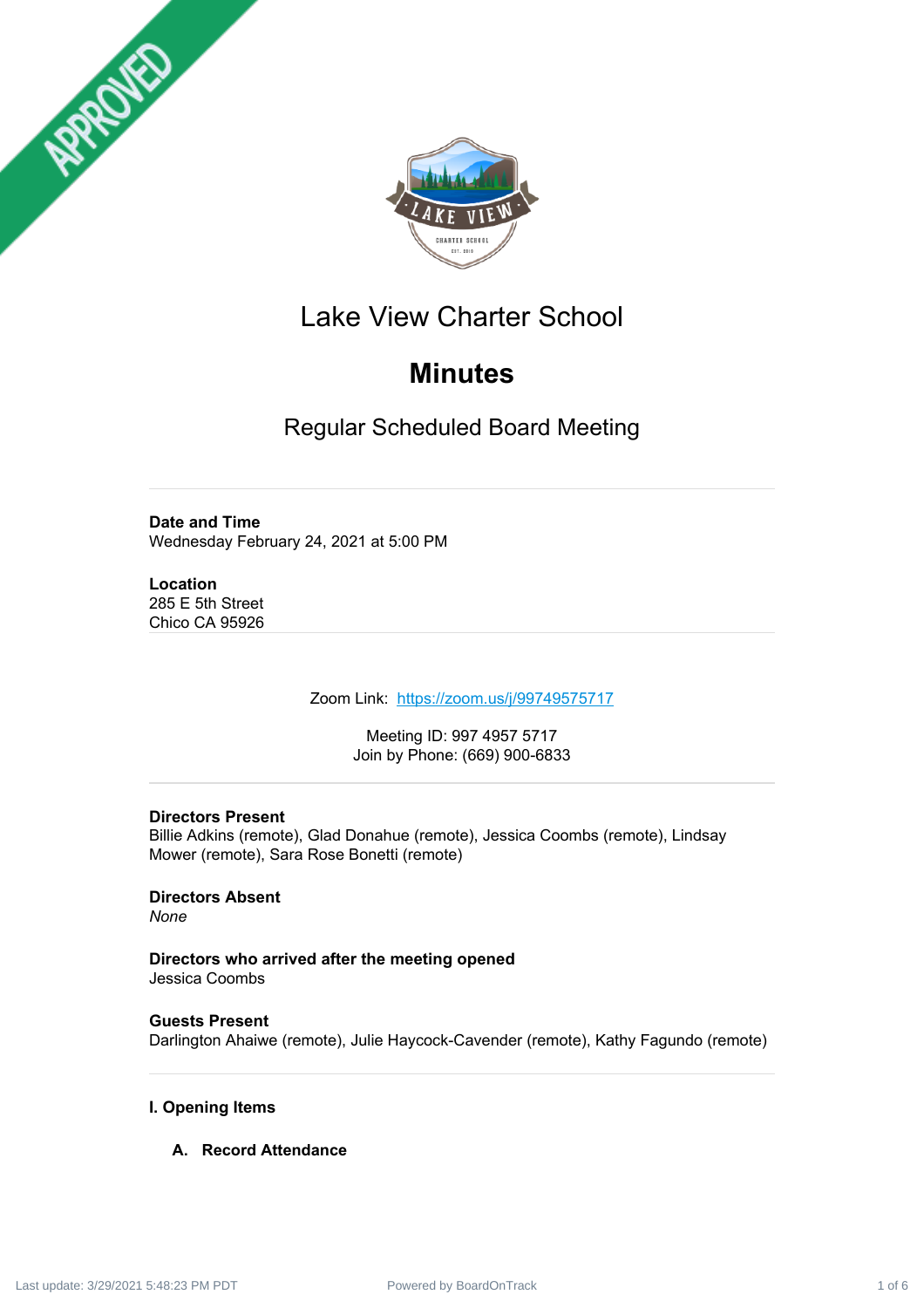#### **B. Call the Meeting to Order**

Lindsay Mower called a meeting of the board of directors of Lake View Charter School to order on Wednesday Feb 24, 2021 at 5:03 PM.

#### **C. Approval of the Agenda**

Sara Rose Bonetti made a motion to approve the agenda. Billie Adkins seconded the motion. The board **VOTED** to approve the motion. **Roll Call** Sara Rose Bonetti Aye Jessica Coombs Absent Lindsay Mower Aye

Billie Adkins Aye Glad Donahue Aye

#### **D. Public Comments**

No public comments.

#### **E. Executive Director's Report**

Julie Haycock presented the Executive Director's report.

#### **F. Approve Minutes**

Lindsay Mower made a motion to approve the minutes from Special Board Meeting on 01-27-21. Sara Rose Bonetti seconded the motion. The board **VOTED** to approve the motion. **Roll Call** Lindsay Mower Aye Jessica Coombs Absent Sara Rose Bonetti Aye Billie Adkins Aye Box View Charter Scheduled Board Board Charter Scheduled Board Charter Scheduled Board Charter School - Regular Scheduled Board Meeting - Minutes - Wednesday February 24, 2021 at 5:00 PM Last update:  $\frac{1}{2}$  at 5:00 PM

Glad Donahue Aye

#### **G. Approve Minutes**

Billie Adkins made a motion to approve the minutes from Regular Scheduled Board Meeting on 01-27-21. Glad Donahue seconded the motion.

The board **VOTED** to approve the motion.

**Roll Call** Glad Donahue Aye Billie Adkins Aye Sara Rose Bonetti Aye Lindsay Mower Aye Jessica Coombs Absent

#### **II. Finance**

#### **A. January Financials & 2nd Interim Report**

Billie Adkins made a motion to approve the January Financials & 2nd Interim Report as presented by Darlington Ahaiwe. Sara Rose Bonetti seconded the motion. The board **VOTED** to approve the motion. **Roll Call** Jessica Coombs Absent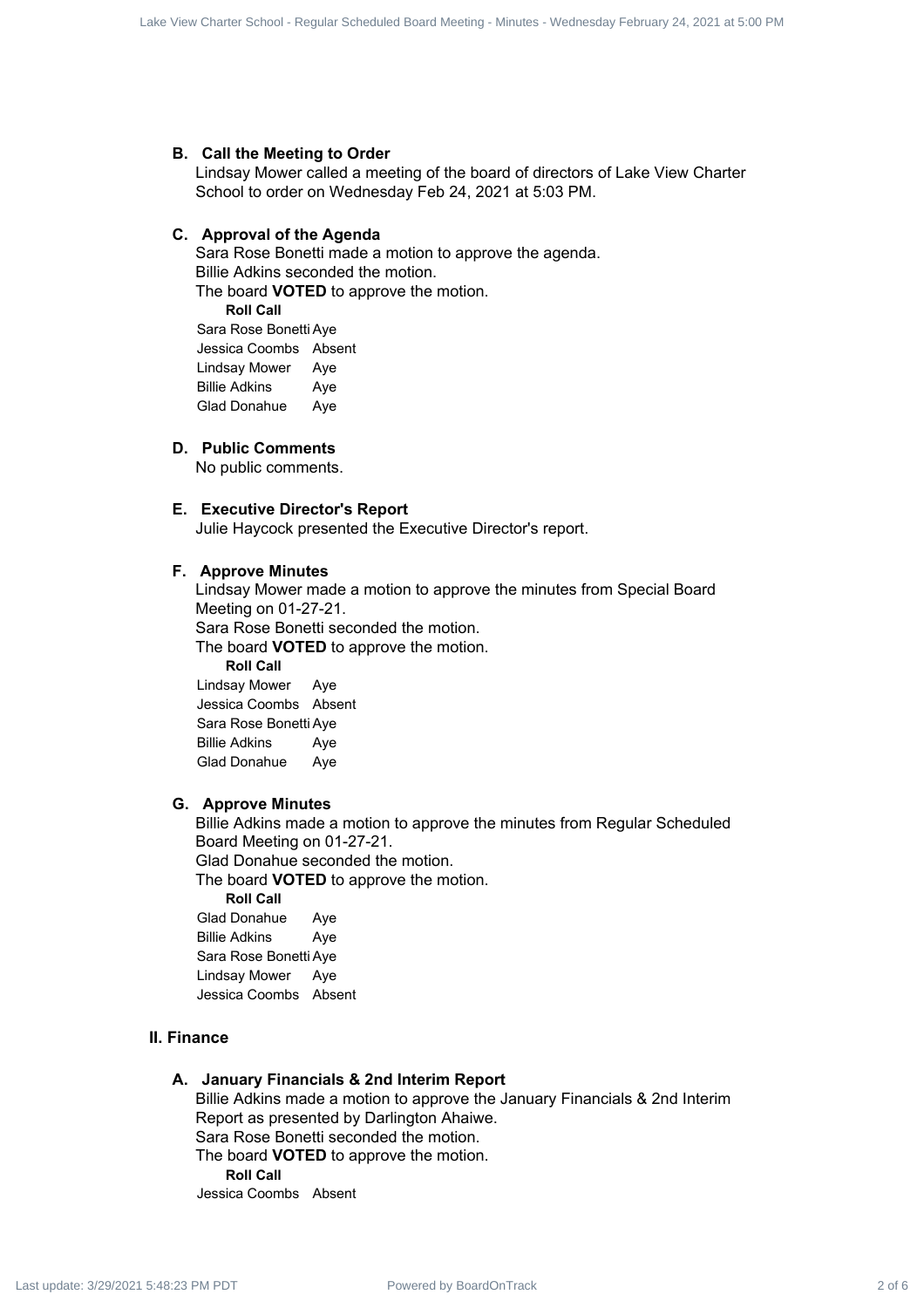**Roll Call**

Lindsay Mower Aye Glad Donahue Aye Sara Rose Bonetti Aye Billie Adkins Aye

#### **B. Budget Considerations for 2021-2022 School Year**

Darlington Ahaiwe presented budget considerations for 2021-2022 school year.

#### **C. 2021-2022 Updated Contracts**

Glad Donahue made a motion to approve the 2021-2022 updated contracts. Lindsay Mower seconded the motion.

The board **VOTED** to approve the motion.

**Roll Call**

Glad Donahue Aye Lindsay Mower Aye Billie Adkins Aye Sara Rose Bonetti Aye Jessica Coombs Absent

#### **D. 2021-2022 Compensation Policy**

Lindsay Mower made a motion to approve the 2021-2022 Compensation Policy with the adjustment of the columns for coordinator 1 & 2. Glad Donahue seconded the motion.

The board **VOTED** to approve the motion.

**Roll Call**

Billie Adkins Aye Jessica Coombs Absent Lindsay Mower Aye Sara Rose Bonetti Aye Glad Donahue Aye

#### **III. Academic Excellence**

#### **A. Title IX Sexual Harassment Policy & Grievance Procedures**

Billie Adkins made a motion to approve the Title IX Sexual Harassment Policy & Grievance Procedures. Glad Donahue seconded the motion. The board **VOTED** to approve the motion. **Roll Call** Lindsay Mower Aye

Jessica Coombs Absent Sara Rose Bonetti Aye Billie Adkins Aye Glad Donahue Aye

#### **B. Transgender & Gender Nonconforming Students Policy**

Billie Adkins made a motion to approve the Transgender & Gender Nonconforming Students Policy. Glad Donahue seconded the motion. The board **VOTED** to approve the motion. **Roll Call** Billie Adkins Aye Sara Rose Bonetti Aye Glad Donahue Aye Box View Charter 3 of 6 Lake View Charter 3 of 6 Lake View Charter 3 of 6 Lake View Charter School - Apple Charter School - Apple Charter School - Apple Charter School - Apple Charter School - Apple Charter School - Minut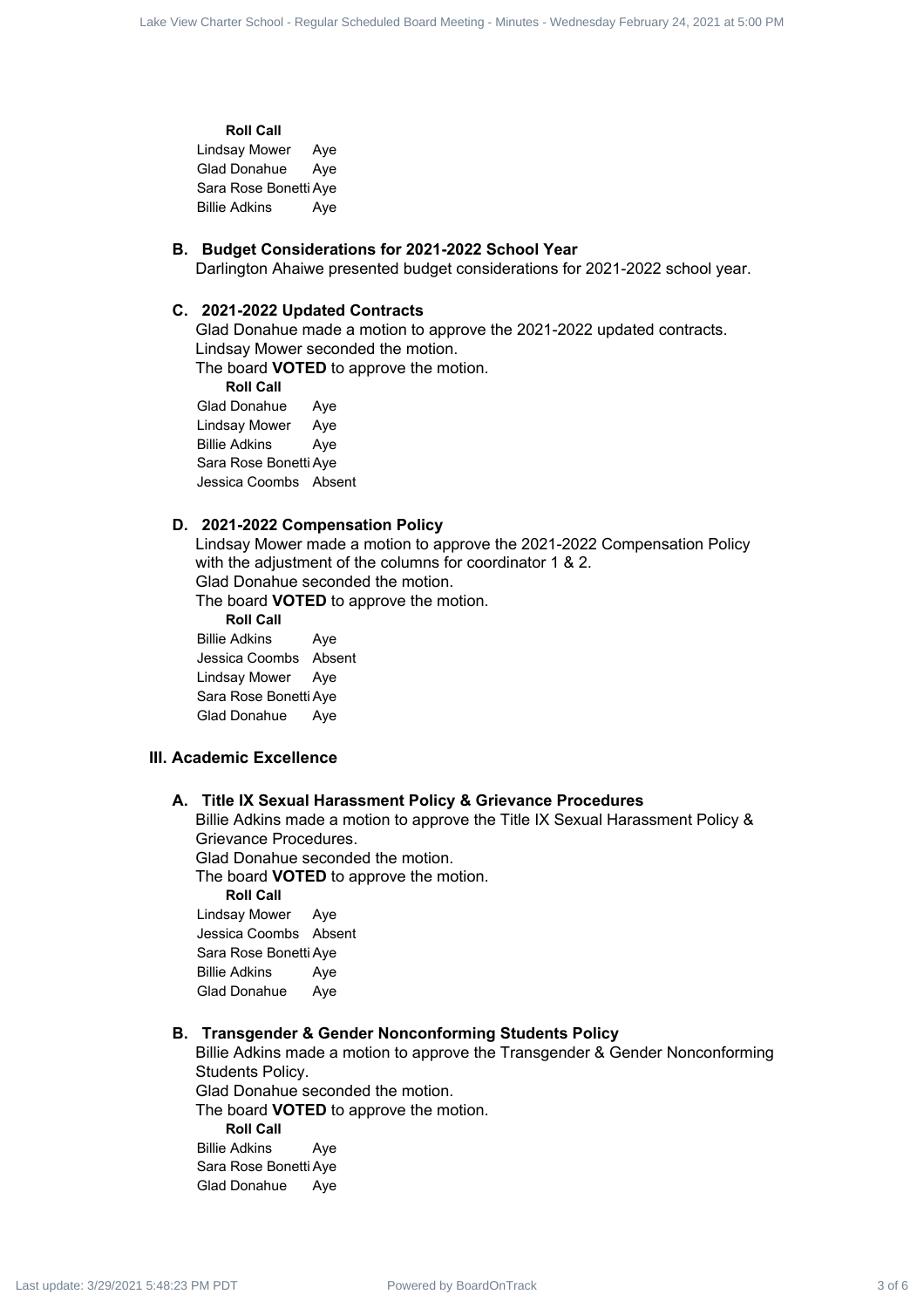**Roll Call** Lindsay Mower Aye Jessica Coombs Absent

#### **C. Anti-Harassment / Discrimination / Intimidation / Bullying / Retaliation Policy**

Glad Donahue made a motion to approve the Anti-Harassment / Discrimination / Intimidation / Bullying / Retaliation Policy. Sara Rose Bonetti seconded the motion. The board **VOTED** to approve the motion. **Roll Call** Billie Adkins Aye Lindsay Mower Aye Box View Charter Scheduled Board Wiew Charter Scheduled Board Age<br>
Looks A oceanical Age<br>
Looks Oceanical Age<br>
Charter Scheduled Board<br>
Charter Scheduled Board Meeting - Minutes - Minutes - Minutes - Minutes - Wednesday F

Glad Donahue Aye Sara Rose Bonetti Aye Jessica Coombs Absent

#### **IV. Operations**

#### **A. Notice of Non-Discrimination**

Billie Adkins made a motion to approve the Notice of Non-Discrimination. Lindsay Mower seconded the motion.

The board **VOTED** to approve the motion.

**Roll Call** Sara Rose Bonetti Aye Jessica Coombs Absent Billie Adkins Aye Lindsay Mower Aye Glad Donahue Aye

#### **B. Comprehensive Safety Plan 2021-2022**

Billie Adkins made a motion to approve the Comprehensive Safety Plan 2021- 2022. Glad Donahue seconded the motion.

The board **VOTED** to approve the motion.

**Roll Call**

Lindsay Mower Aye Billie Adkins Aye Glad Donahue Aye Jessica Coombs Absent Sara Rose Bonetti Aye

#### **C. 2021-2022 Enrollment Dates**

Lindsay Mower made a motion to approve the 2021-2022 enrollment dates March 22 - April 9. Billie Adkins seconded the motion. The board **VOTED** to approve the motion. **Roll Call**

Jessica Coombs Absent Glad Donahue Aye Sara Rose Bonetti Aye Lindsay Mower Aye Billie Adkins Aye

#### **D. Auditor Selection**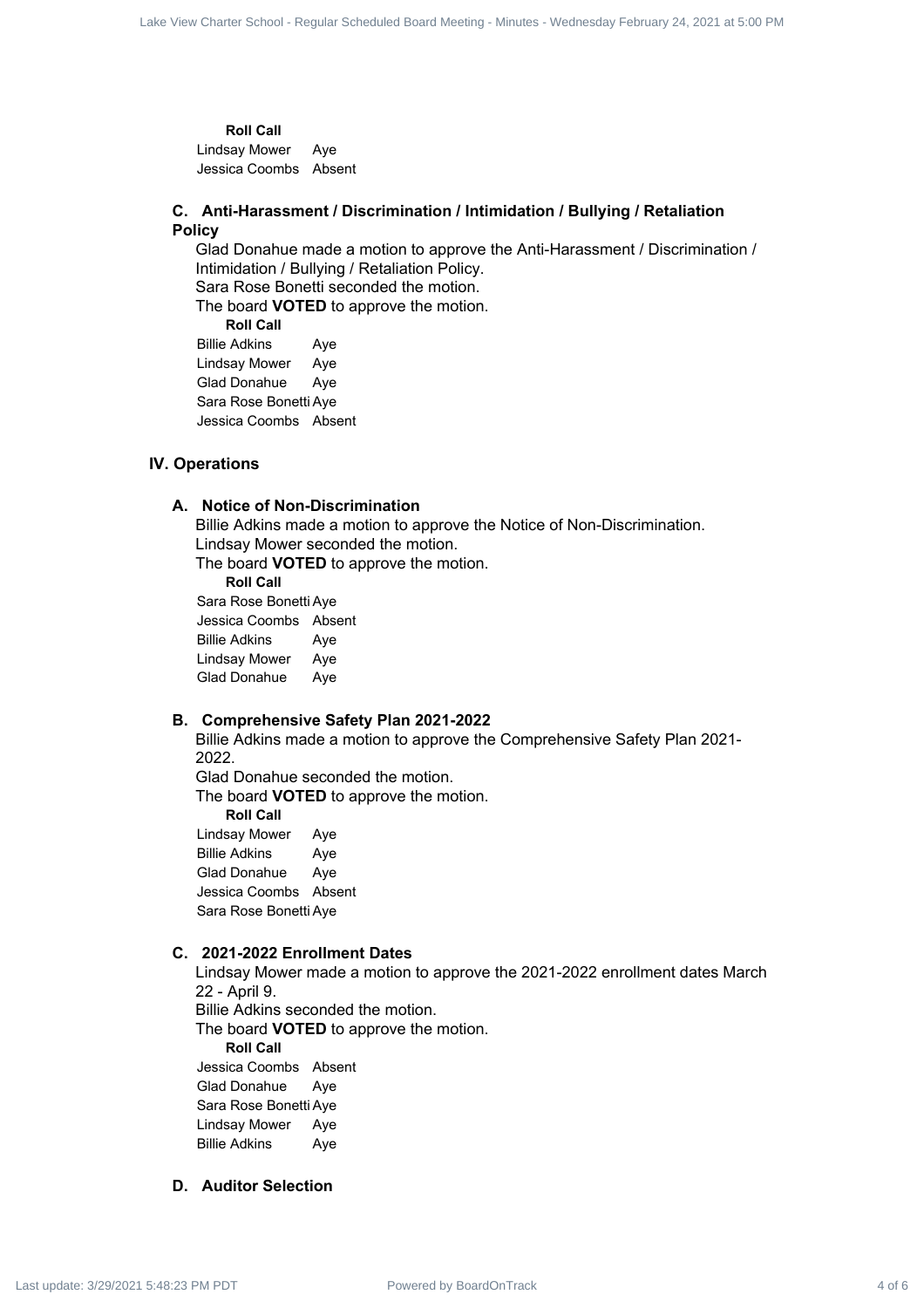Glad Donahue made a motion to approve to continue audit services with Christy White. Billie Adkins seconded the motion.

The board **VOTED** to approve the motion. **Roll Call** Lindsay Mower Aye Glad Donahue Aye Jessica Coombs Absent

Billie Adkins Aye Sara Rose Bonetti Aye

#### **E. Board Resolution - Withdraw Relationship From ThinkSuite**

Lindsay Mower made a motion to approve the Board Resolution - Withdraw Relationship From ThinkSuite.

Billie Adkins seconded the motion.

The board **VOTED** to approve the motion.

**Roll Call**

Jessica Coombs Absent Sara Rose Bonetti Aye Lindsay Mower Aye Glad Donahue Aye Billie Adkins Aye

#### **F. Board Resolution - Withdraw Membership From CharterSAFE Joint Powers Authority**

Glad Donahue made a motion to approve the Board Resolution - Withdraw Membership From CharterSAFE Joint Powers Authority. Billie Adkins seconded the motion. The board **VOTED** to approve the motion. Box 2 of Carter Schedule 2 of 6 Lake View Charter Schedule and Schedule And Schedule And Schedule And Schedule Board Schedule Board Meeting - Minutes - Wednesday February 24, 2021<br>
Power of a Lake View Charter Schedule Bo

**Roll Call** Jessica Coombs Absent Billie Adkins Aye Sara Rose Bonetti Aye Lindsay Mower Aye Glad Donahue Aye Jessica Coombs arrived.

#### **G. CSO Board Member Nomination**

Lindsay Mower made a motion to nominate Sara Rose Bonetti as the CSO Board Member as Lake View representative.

Billie Adkins seconded the motion.

Sara Rose will be resigning from the Lake View Board before joining the Sequoia Grove Board. Lindsay would like the adhoc committee to begin looking for replacement board members.

The board **VOTED** to approve the motion.

**Roll Call**

Lindsay Mower Aye Sara Rose Bonetti Abstain Glad Donahue Aye Billie Adkins Aye Jessica Coombs Aye

#### **V. Closing Items**

#### **A. Board of Director's Comments & Requests**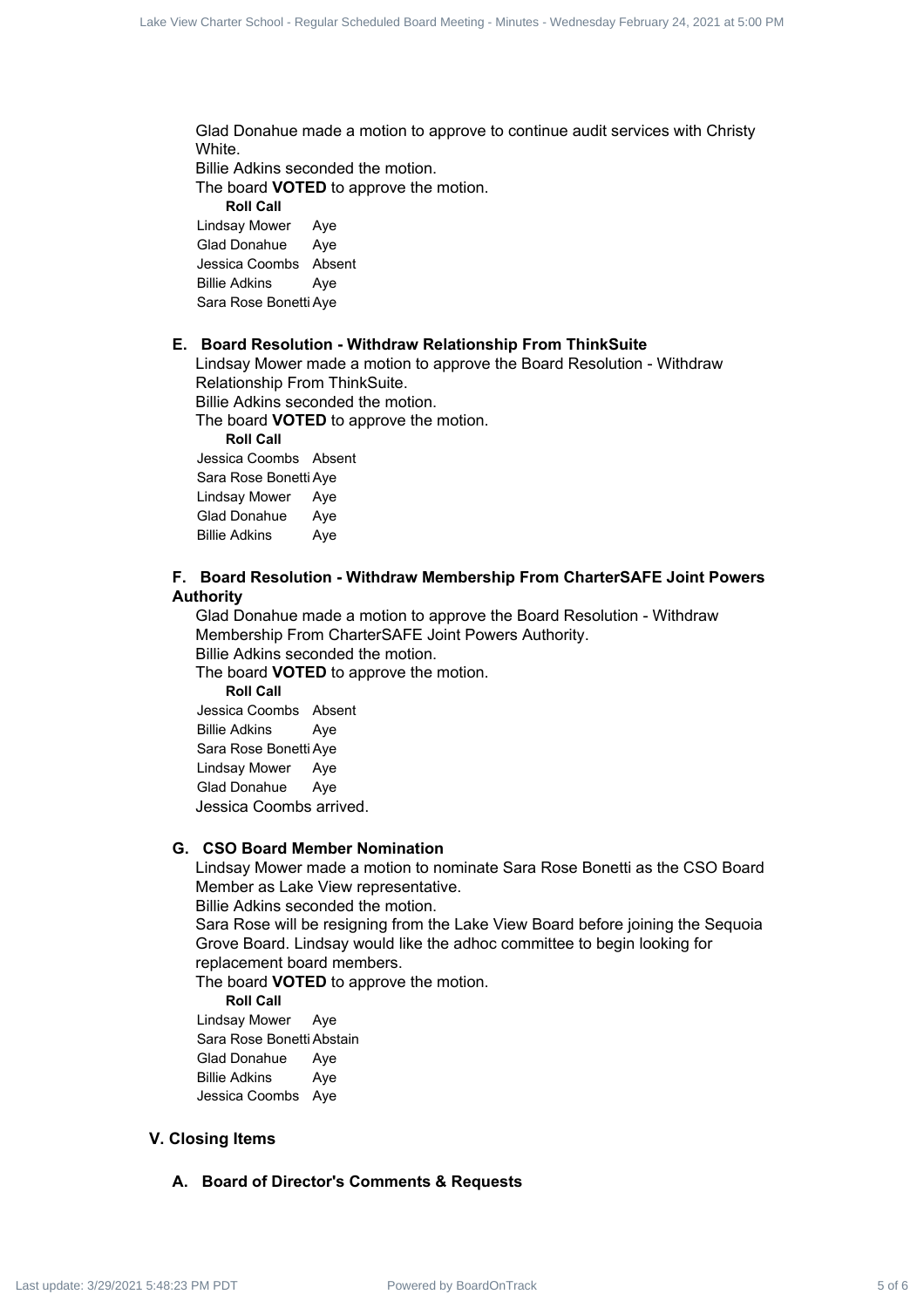Glad would like to know if the school has teachers in Lake and Mendocino counties and if teachers would be hired for those counties. Jenn Kramer let Glad know that there are currently two teachers in Mendocino county.

#### **B. Announcement of Next Regular Scheduled Board Meeting**

Next meeting is March 24, 2021, at 5:00pm.

#### **C. Adjourn Meeting**

Lindsay Mower made a motion to adjourn the meeting at 6:12pm. Billie Adkins seconded the motion. The board **VOTED** to approve the motion.

**Roll Call** Lindsay Mower Aye Billie Adkins Aye Glad Donahue Aye Jessica Coombs Aye Sara Rose Bonetti Aye There being no further business to be transacted, and upon motion duly made, seconded and approved, the meeting was adjourned at 6:12 PM.

Respectfully Submitted, Lindsay Mower

Prepared by: Kathy Fagundo

Noted by:

#### Billie Adkins (Mar 30, 2021 21:04 PDT) [Billie Adkins](https://na1.documents.adobe.com/verifier?tx=CBJCHBCAABAAFdxIfEZydcu2hbZLmwTJViYR6Ft41azF)

#### Board Secretary

Public Comment Rules: Members of the public may address the Board on agenda or non-agenda items through the teleconference platform, Zoom. Zoom does not require the members of the public to have an account or login. Please either utilize the chat option to communicate to the administrative team of your desire to address the Board or simply communicate orally your desire to address the Board when the Board asks for public comments. Speakers may be called in the order requests are received. Comments are limited to 2 minutes each, with no more than 15 minutes per single topic. If a member of the public utilizes a translator to address the Board, those individuals are allotted 4 minutes each. If the Board utilizes simultaneous translation equipment in a manner that allows the Board to hear the translated public testimony simultaneously, those individuals are allotted 2 minutes each. By law, the Board is allowed to take action only on items on the agenda. The Board may, at its discretion, refer a matter to school staff or calendar the issue for future discussion. Use of exchange by Board Board Board Board Board Board Board Board Board Board Board Board Board Board Board Board Board Board Board Board Board Board Board Board Board Board Board Board Board Board Board Board Board Bo

Note: The Governing Board encourages those with disabilities to participate fully in the public meeting process. If you need a disability-related modification or accommodation, including auxiliary aids or services, to participate in the public meeting, please contact the Governing Board Office at (562) 584-0427 at least 48 hours before the scheduled board meeting so every reasonable effort can be made to accommodate you. (Government Code § 54954.2; Americans with Disabilities Act of 1990, § 202 (42 U.S.C. § 12132)).